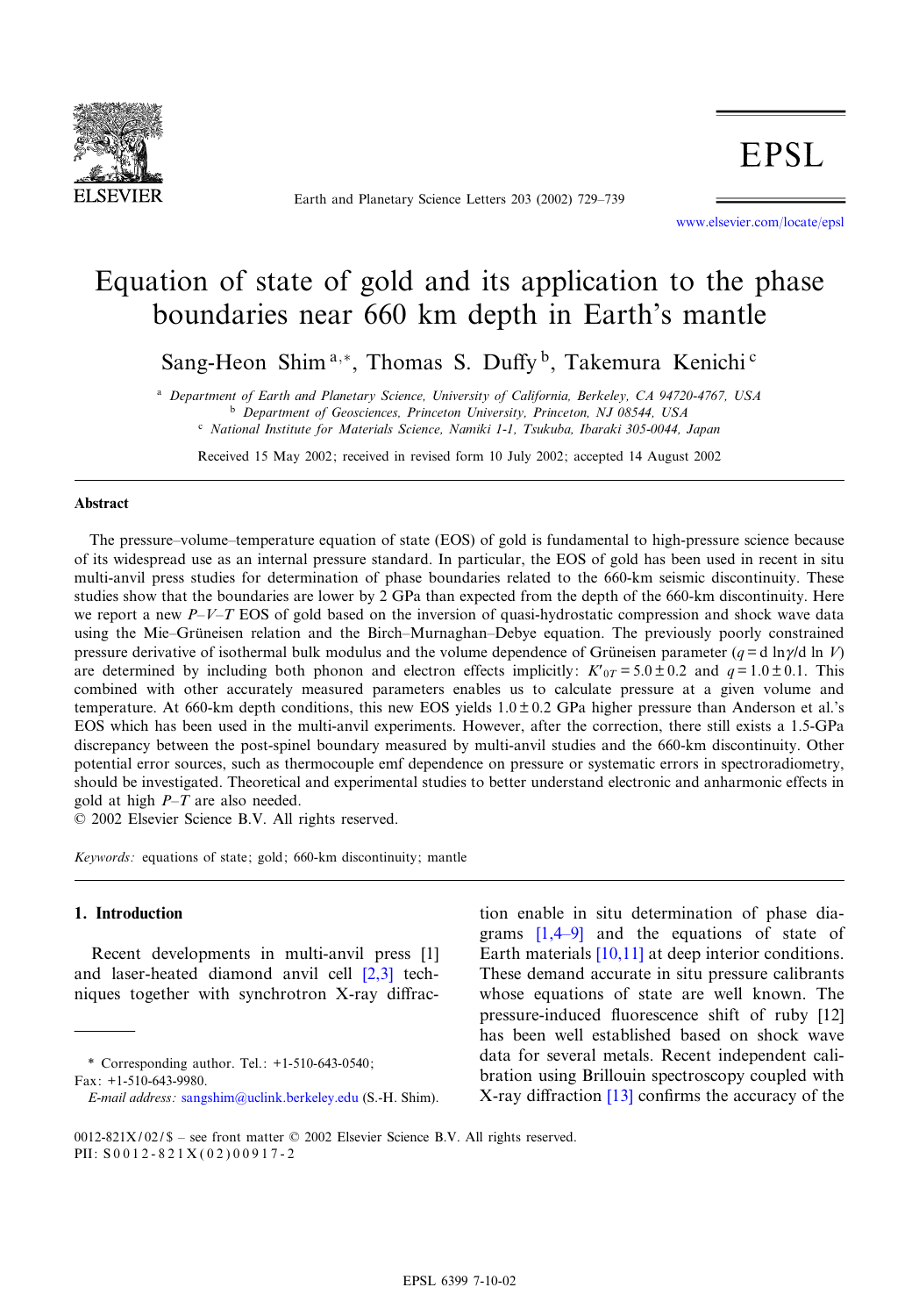<span id="page-1-0"></span>scale. The ruby scale is, however, not often used for in situ high- $P$ -T studies for a variety of reasons, including the difficulty of separating pressure effects from temperature effects on the measured fluorescence shift.

Fo[r in](#page-9-0) situ X-ray diffraction studies, a pressure marker of known equation of state (EOS) is often used [14]. [The cr](#page-9-0)iteria for choosing a suitable internal diffraction standard have been extensively discussed  $[15,16]$ . In general, gold is the material that best satis¢es these criteria and thus it has been extensively used as an internal standard in both ambient- and high-temperature expe[riments](#page-9-0) [in](#page-9-0) multi-anvil press. However, one disadvantage of gold is that existing equation[s of stat](#page-9-0)e  $[15,17]$ 19] show signifi[cant d](#page-9-0)iscrepancies especially at high  $P$ -T. While most ultrasonic  $[20-23]$  and static compression [17,24] measurements generally agree on the bul[k m](#page-9-0)odulus,  $K_{0T} = 167$  $K_{0T} = 167$  GPa, its pressure derivative,  $K'_{0T}$ , is uncertain and spans a range from 5.0  $[15]$  to 6.39  $[20]$ . [This re](#page-9-0)sults in about 10% uncertainty in the pressure determined from the gold EOS even at 300 K  $[16,25]$ . When fitting  $P-V-T$  experimental data to an EOS such as the Mie-Grüneisen-Debye model, even small errors in the reference isotherm at 300 K can lead [to la](#page-10-0)rge systematic errors in the fit parameters (i.e., Grüneisen parameter) of the thermal EOS [26].

In recent studies using the gold scale, this uncertainty precludes determination of the phase boundaries in the  $MgO-SiO<sub>2</sub>$  system near 660 km depth with sufficient accuracy to test seismic and mineralogical models  $[1,5-8]$ . The conditions at 660 km depth (23–24 GPa and 1700–2000 K) require accurate determination of the thermal pressure because this quantity contributes 30^ 50% to the total pressure. Uncertainty in the pressure at 660 km depth is estimated to be  $\sim 0.2$ GPa based on comparison of different seismic and density models.

In this study, we constrain the pressure derivative of the bulk modulus,  $K'_{0T}$  $K'_{0T}$ , of gold from recent high-quality quasi-hydrostatic compression data measured at 300 K [27]. We th[en calcu](#page-10-0)lated the Grüneisen parameter at high  $P-T$  using this 300 K isotherm and Hugoniot data  $[28-32]$ . Our approach is similar to that of Heinz and Jeanloz [17]. However, in that study, the 300 K isotherm was obtained under non-hydro[static](#page-10-0) conditions which are well-known to produce systematic error in the 300 K compression curve [33,34]. The data set used here was mea[sured](#page-10-0) under negligible deviatoric stress using a he[lium press](#page-9-0)ure medium as discussed by Takemura [27]. We will compare this EOS with earlier studies [15,17,18] and apply this EOS for the recently measured phase boundaries in  $MgO-SiO<sub>2</sub>$  related to the 660-km seismic discontinuity.

# 2. Equation [of sta](#page-10-0)te of gold

Takemura [27] recently reported the results of synchrotron X-ray diffraction experiments on gold samples contained within a helium or meth[ano](#page-9-0)l pressure medium in a diamond anvil cell. The quasi-hydrostatic ruby fluorescence scale [12] was used for pressure determination over the range  $0-75$  GPa at 300 K in the helium experiment. Helium is wel[l kn](#page-10-0)own to provide the most nearly hydrostatic pressure environment at pressures above 15 GPa [35]. That the stress distribution was in fact very close to hydrostatic was verified using several different criteria, including ruby peak widths and splittings, and X-ray diffraction peak width and lattice parameter variance from multiple diffraction lines. The latter approach should be an es[pecially](#page-10-0) sensitive indicator of non-hydrostatic stresses in gold because of its large elastic anis[otrop](#page-10-0)y [33,34] and the demonstrated effects of non-hydrosta[tic st](#page-10-0)ress on lattice parameter variance [34].

The  $P-V$  data [of Take](#page-2-0)mura [27] with a helium medium were fitted to the third-order Birch-Murnaghan equation (Fig. 1):

$$
P_{\rm st}(V) = \frac{3}{2} K_{0T} \left[ \left( \frac{V_0}{V} \right)^{7/3} - \left( \frac{V_0}{V} \right)^{5/3} \right]
$$

$$
\left\{ 1 - \frac{3}{4} (4 - K'_{0T}) \left[ \left( \frac{V_0}{V} \right)^{2/3} - 1 \right] \right\} \tag{1}
$$

where  $P_{st}$  is the static pressure at 300 K, V is volume, and  $V_0$  is the volume at 300 K and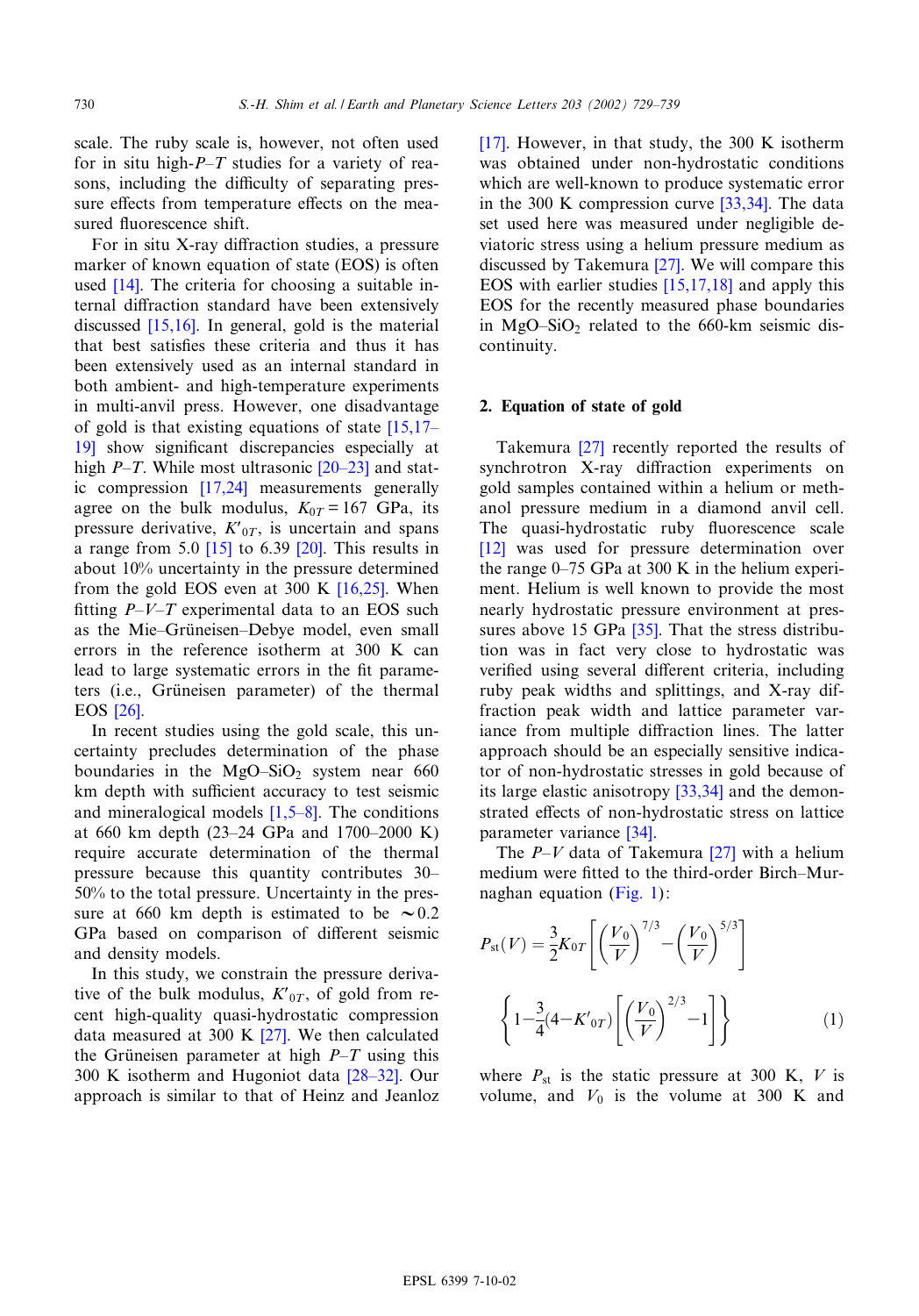<span id="page-2-0"></span>

Fig. 1. Quasi-hydrostatic compression data at 300 K (solid [circles](#page-10-0)  $[27]$ ) and result of fit to 300 K isotherm (d[ash-](#page-10-0)dotted curve), [and](#page-10-0) shock compression data (open up triangles [28,30]; open diamo[nds](#page-9-0) [29]; open down triangles [31]; open squares [32]) for gold. The 300 K isotherm measured by Heinz and Jeanloz [17] under non-hydrostatic conditions is shown for com[paris](#page-9-0)on (dotted curve). The Hugoniot calculated from equations of state by this study (solid curve) and Anderson et al. [18] (dashed curve) are shown. A vector represents the effect of anharmonic correction in Anderson et al.'s EOS.

1 bar. We [perform](#page-9-0)ed two inversions: we fit  $K'_{0T}$ with fixed  $K_{0T}$  to 167 GPa from ultrasonic measurements  $[20-23]$  and we also fit both  $K_{0T}$  and  $K<sub>0T</sub>$  simultaneously. For each fit we assigned a weight to each data point based on the uncertainties of measured pressure and volume. We obtained  $K'_{0T} = 5.01 \pm 0.02$  for the former inversion, and  $K_{0T} = 164 \pm 1$  GPa and  $K'_{0T} = 5.2 \pm 0.1$  for the latter inversion. Since the correlation between  $K_{0T}$  and  $K'_{0T}$  is known to be significant in a simultaneous fit of these parameters and the  $\chi^2$  of these two fits are almost identical, we prefer to use the former result. We take the difference between these two fitting results as a reasonable estimate for the uncertainties of the parameters:  $\sigma(K_{0T})$  = 3 GPa and  $\sigma(K'_{0T}) = 0.2$ .

The result of  $K'_{0T} = 5.0$  is consiste[nt wi](#page-9-0)th shock [wav](#page-9-0)e data  $[15]$ , while thi[s va](#page-9-0)lue is lower than all ultrasonic measurements, i.e., 5.21 [21] to 6.39 [20]. Duffy and Wang [16] compiled  $K_{0T}$  and  $K_{0T}$  of metals measured by shock wave and ultrasonic, and found that ultrasonic measurements systematically overestimate  $K'_{0T}$  compared with shock wave values ( $\sim 10\%$ ). They pointed out that significant variation of the value among ultrasonic measurement may imply that the values measured by ultrasonic technique available currently are not precise. In a recent refinement of the NaCl pressure scale, it was also recognized that lower-pressure mea[surem](#page-10-0)ents yield much higher  $K'$  than high-pressure measurements covering a wide pressure range  $[36]$ . In addition, K' of NaCl decreases rapidly below 3 GPa but decreases much more slowly at higher pressures. It should be noted that all the ultrasonic measurements for gold were conducted to maximum pressures of less than 1 GPa.

In the Mie–Grüneisen approach, pressure at a given volume and temperature, T, can be expressed as a sum of pressure along an isotherm,  $P_{\text{st}}$ , at a reference temperature,  $T_0$  (=300 K in this case), and an isochoric thermal pressure from the reference isotherm to the temperature of interest,  $\Delta P_{\text{th}}( = P_{\text{th}}(V,T) - P_{\text{th}}(V,T_0))$ :

$$
P(V,T) = P_{\rm st}(V,T_0) + \Delta P_{\rm th}(V,T) \tag{2}
$$

where  $P_{st}$  [ca](#page-1-0)n be obtained from the 300 K isotherm (Eq. 1) and  $\Delta P_{\text{th}}$  follows from the thermal energy,  $\Delta E_{\text{th}}(V,T)$  (=  $E_{\text{th}}(V,T) - E_{\text{th}}(V,T_0)$ ), as described in the Mie–Grüneisen equation:

$$
\Delta P_{\text{th}}(V,T) = \frac{\gamma}{V} \Delta E_{\text{th}}(V,T) \tag{3}
$$

where  $\gamma$  is the Grüneisen parameter.

The energy along the Hugoniot,  $E_{\rm H}$ , is determined from the Rankine–Hugoniot equations to about 1% accuracy. To use this quantity, Eq. 3 can be rewritten as:

$$
P_{\rm st}(V,T_0) - P_{\rm H}(V) = \frac{\gamma}{V} [E_{\rm st}(V,T_0) - E_{\rm H}(V)] \tag{4}
$$

where  $P_{\rm H}$  is the pressure along the Hugoniot. This enables us to calculate  $\gamma$  directly from the measured quantities,  $P_{\text{st}}$ ,  $P_{\text{H}}$ , and  $E_{\text{H}}-E_{0}$  for each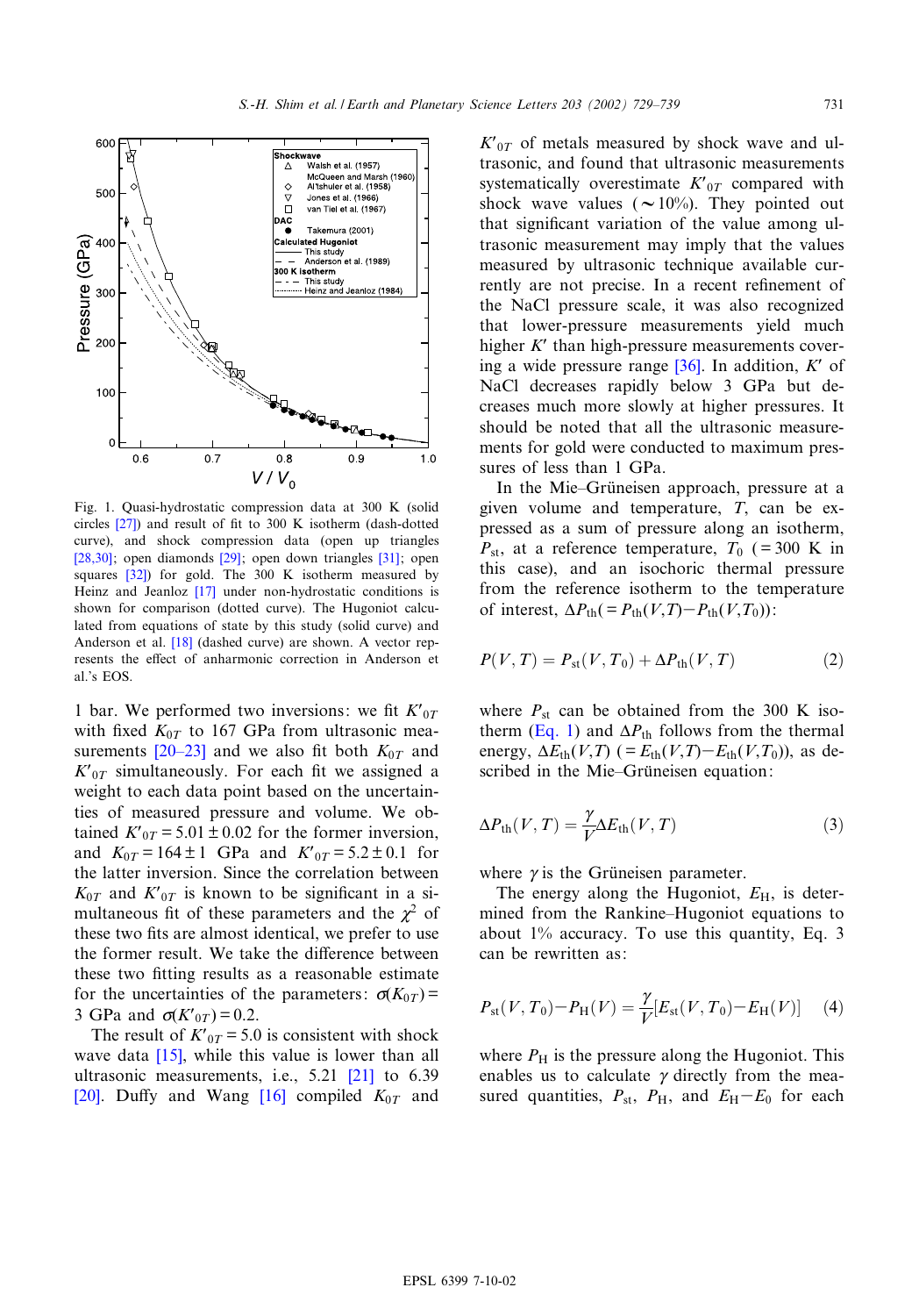<span id="page-3-0"></span>data point along the Hugoniot. However, it is necessary to know the 0 K isother[m to c](#page-2-0)alculate  $E_{\rm st}$ . We obtained the 0 K isotherm by subtracting  $P_{\text{th}}(V,T_0)-P_{\text{th}}(V,0)$ , obtained using Eq. 3 and the Debye model, from  $P_{st}(V,T_0)$ . In the Debye model,  $E_{\text{th}}(V,T)$  can be calculated from:

$$
E_{\text{th}}(V,T) = \frac{9nRT}{x^3} \int_0^x \frac{z^3}{(e^z - 1)} dz
$$
 (5)

where  $n$  is the number of atoms per formula unit, R is the gas constant, and  $x = \theta(V)/T$  ( $\theta$  is the Debye temperature). The volume dependence of  $\theta$  is considered using:

$$
\gamma = -\frac{\mathrm{d} \ln \theta}{\mathrm{d} \ln V} \tag{6}
$$

If the Grüneisen parameter is expressed as a function of volume only, assuming  $q$  (=d ln $\gamma$ /d In  $V$ ) is constant:

$$
\gamma = \gamma_0 \left(\frac{V}{V_0}\right)^q \tag{7}
$$

the following relation can be obtained:

$$
\theta = \theta_0 \exp\left(\frac{\gamma_0 - \gamma}{q}\right) \tag{8}
$$

Once the 0 K isotherm is obtained,  $E_{\text{st}}(V,300)$ K) can be calculated by adding  $E_{\text{th}}(V,T_0)$  (Eq. 5) to  $E_{\text{st}}(V,0 \text{ K})$  obtained from numerical integration of the 0 K isotherm. An important advantage of this approach is that  $\gamma$  is directly determined from high  $P-T$  data points. Furthermore, the assumption for the variation of  $\gamma$  (Eq. 7) is only used below 300 K where electronic and anharmonic effects are small, and thus this assumption does not influence the calculated  $\gamma$  values. This also allows inclusion of electronic and anharmonic contributi[ons](#page-10-0) implicitly in the calculated  $\gamma$ . A similar approach can be found in the work by Hixson and Fritz [37], although they used this method for a forward calculation. An important difference in our approach is to restrict use of the phonon model, i.e., the Debye model, to temperatures below 300 K, where the overall electronic contribution is negligible and the phonon contribution is dominant.

We solved Eq. 4 numerically to calculate the Grüneisen parameter for each Hugoniot data point (Fig. 2a) and q using Eq. 7. It is observed that  $q$  converges to a constant value at high compression (Fig. 2b). Below 25% compression, the  $q$ 



Fig. 2. Calculated (a) Grüneisen para[meter](#page-10-0)s,  $\chi$  and (b) their logarithmic volum[e der](#page-9-0)ivatives, q, for Hugoniot data points using quasi-hydrostatic (solid circles [27]) and non-hydrostatic (open circles  $[17]$ ) 300 K isotherms. Error bars (2 $\sigma$ ) are calculated from the uncertainti[es o](#page-9-0)f the 300 K isotherm and the Hugoniot.  $\gamma$  and  $q$  values obtained from this study (solid lines) and [Hein](#page-9-0)z and Jeanloz [17] (dotted lines) are shown. The shaded area is the range of  $q$  values proposed by Anderson et al. [18]. Thermal pressure contribution to the total pressure,  $\Delta P_{\text{th}} = P_{\text{tot}}$ , is also indicated.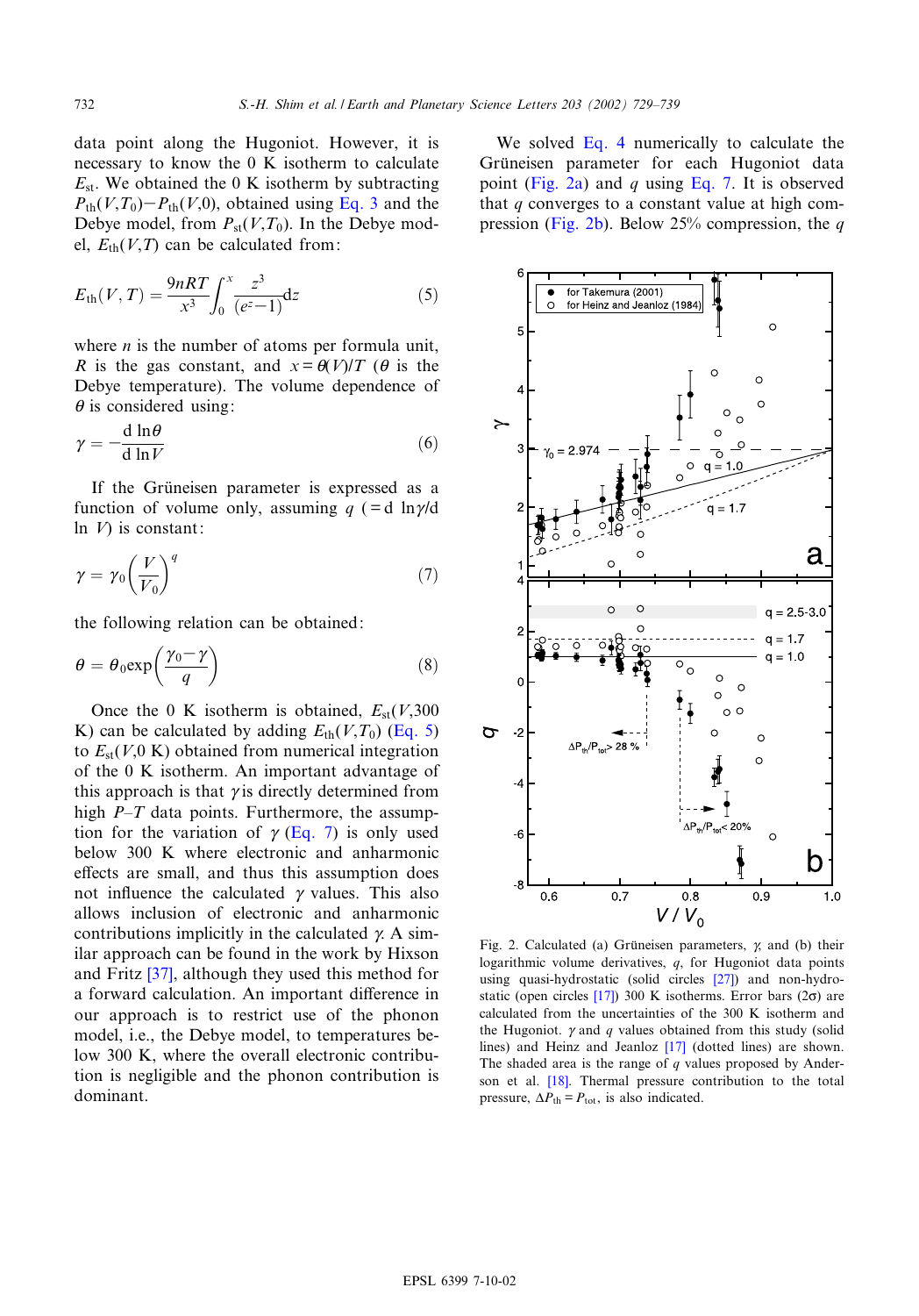values are s[mall an](#page-3-0)d even negative. If correct, this implies that  $\gamma$  increases with compression which is unphysical (Fig. 2a). This may be understood as a result of a systematic trend caused by material strengt[h which i](#page-9-0)s significant at low compression (where temperatures are also low) along the Hugoniot [16,38,39]. In other words, the presence of shear strength along the Hugoniot results in a greater volume at lower pressure than expected for pure hydrodynamic compression. This greater volume requires a higher  $\gamma$  to explain the greater difference between the  $300$  K isotherm and the Hugoniot at a given pressure.

Also, the uncertainties of  $\gamma$  and q, which include both the uncertainties of the 300 K isotherm (uncertainties of both  $K_{0T}$  and  $K'_{0T}$ ) and Hugoniot, decrease with compression. This is because  $\gamma$ and q at lower compression are extracted from the smaller difference between the  $300$  K isotherm and Hugoniot (i.e., thermal pressure). Thus, we select data points where the thermal pressure contribution is more than  $28\%$  ( $P > 130$  GPa,  $T > 2000$  K) and also where the shock temperature is high enough to relax shear stress. We calculated the average  $q$  for these data points by weighting with their thermal pressure contributions. *q* is calculated to be  $1.00 \pm 0.03$ . In order to test the robustness of this result, we also calculated  $q$  with different methods: weighting with  $\Delta P_{\text{th}}$  for all data points  $(q= 0.98 \pm 0.07)$  and weighting with the estimated uncertainty for high-compression data points  $(q= 0.89 \pm 0.03)$ . This shows that the uncertainty of  $q$  can be estimated to be  $\pm 0.1$ .

[In](#page-9-0) order to confirm consistency between this method and the approach by Heinz and Jeanloz [17], we also apply this method for their non-hydrostatic compression data. At high compression the calc[ulate](#page-9-0)d q[s usin](#page-3-0)g this method lie at  $1.7 \pm 0.7$ which is identical to those found in Heinz and Jeanloz [17] (Fig. 2b).

We performed another inversi[on](#page-10-0) following the approach by [Hixson and F](#page-2-0)ritz [37]. We express Hugoniot pressure as a sum of static and thermal pressure using Eqs. 2 and 3:

$$
P_{\rm H}(V) = P_{\rm st}(V, T_0) + \frac{\gamma}{V} \Delta E_{\rm th}(V, T_{\rm H})
$$
\n(9)

This equation requires to calculate temperature along the Hugoniot,  $T_H$ :

$$
dT_{\rm H} = -\gamma T \frac{dV}{V} + \frac{[(V_0 - V)dP_{\rm H} + (P_{\rm H} - P_0)dV}{2C_{\rm V}}
$$
\n(10)

where  $C_V$  is the isochoric heat capacity which can be calculated from the Debye model. Once  $T_H$  is known,  $\Delta E_{\text{th}}$  can be obtained from the Debye model. We solved Eq. 9 numerically to calculate a q value for each Hugoniot data point by nu[mer](#page-10-0)ical integration of Eq. 10 using a Runge-Kutta routine with adaptive step size control [40]. Although this method only takes into account the phonon contributions, the result obtained from this approach is identical to the former approach within uncertainty.

Both anharmonic [and](#page-10-0) electronic effects are significant at high temperatures, but they have opposite signs for gold [41]. If their magnitudes are comparable, these terms compensate each other and so deviation from the quasi-harmonic model may be negligible. The agreement between the above two approache[s ma](#page-10-0)y imply that this may be the case for gold at high  $P-T$ . Nevertheless, further studies (e.g., [42]) are needed to better quantify the magnitude of these effects.

The  $q$  value obtained from the quasi-hydrostatic compressio[n cu](#page-9-0)rve is significantly lower than the value obtained using the non-hydrostatic compression data  $[17]$ . However, our q [valu](#page-10-0)e is consistent with those found for other m[etals](#page-10-0) from shock sound speed measurements [43] and static adiabatic compression measurements [44], where q values for many metals and other materials are observed [to b](#page-9-0)e close to 1.

It should be emphasized that the quasi-hydrostatic ruby scale [12] used for the static compression measurements is based in turn on the shock wave EOS of copper and silver. Thus, it is possible that the  $q=1$  assumption used for the reduction of the shock wave EOS influences the inverted value of  $q$  for gold. However, we note that the ruby scale is not based on any shock wave data for gold. Moreover, the accuracy of this ruby scale has recently been independently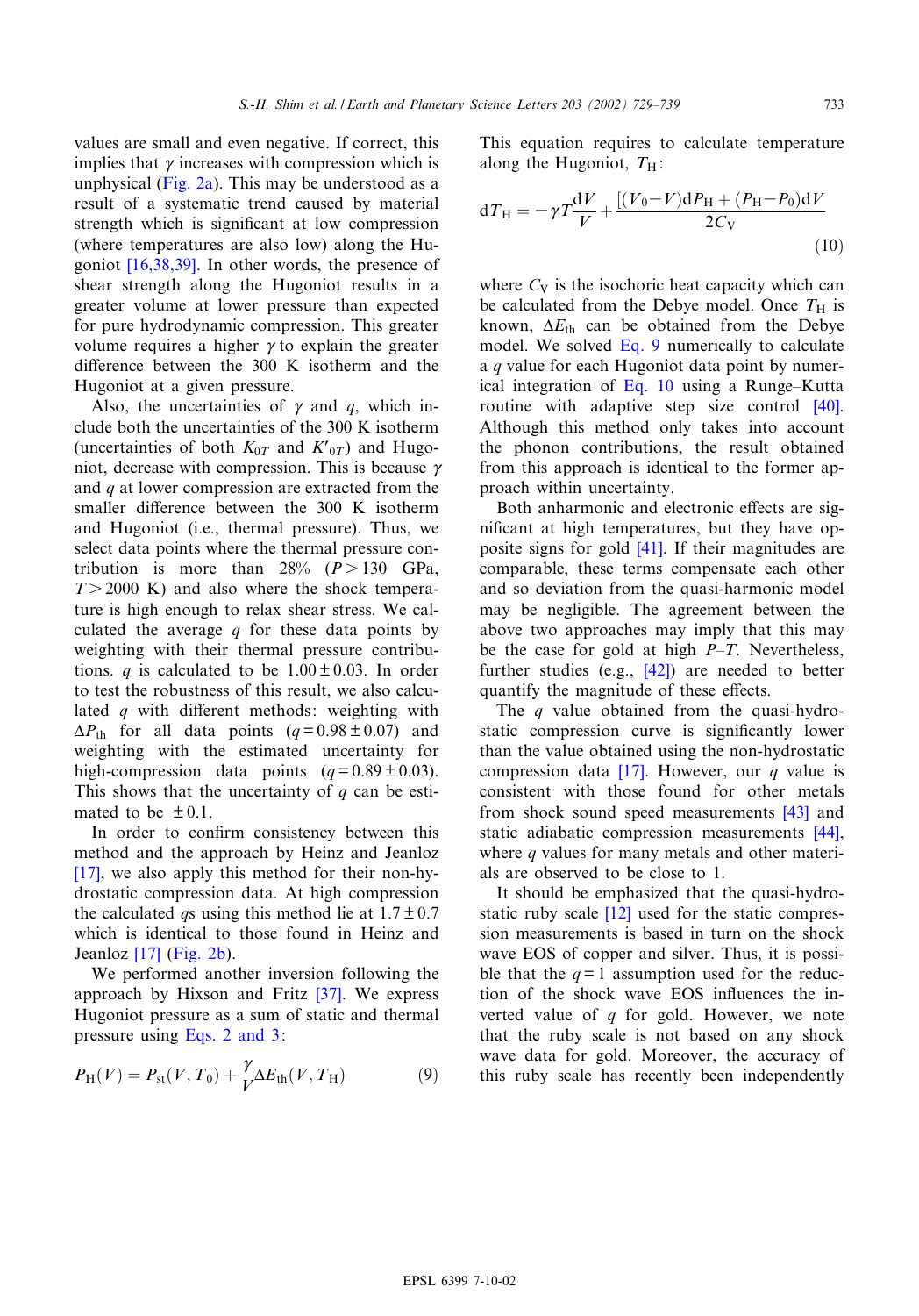<span id="page-5-0"></span>Table 1 Thermodynamic parameters of gold

| Parameter             | References         |             |
|-----------------------|--------------------|-------------|
| $V_0$ ( $A^3$ )       | $67.850 \pm 0.004$ | [27]        |
| $K_{0T}$ (GPa)        | $167 \pm 3$        | $[20 - 23]$ |
| $K_{0T}$              | $5.0 \pm 0.2$      | This study  |
| $\boldsymbol{\gamma}$ | $2.97 \pm 0.05$    | [18]        |
| q                     | $1.0 \pm 0.1$      | This study  |
| $\theta_0$ (K)        | 170                | [18]        |
| $3nk$ (J/gK)          | 0.125              | [15]        |
| $c_0$ (km/s)          | $3.10 \pm 0.02$    | This study  |
| S                     | $1.525 \pm 0.008$  | This study  |

shown by [a](#page-9-0) [com](#page-9-0)bined Brillouin and  $X$ -ray diffraction study [13].

A full set of parame[ters](#page-1-0) [for](#page-1-0) [the](#page-1-0) [Bir](#page-1-0)ch-Murnaghan–Debye equation (Eqs.  $1-3$  and 5) is given in Table 1. We also present fitted parameters for the intercept,  $c_0$ , and the slope,  $s$ , of the linear particle velocity,  $U_P$ , and shock wave velocity,  $U_S$ , relation. Calculated pressures for given volumes and temperatures using our EOS are shown in Table 2.

In order to test our gold EOS, we calculate heat capacity, thermal expansion, a[nd adia](#page-10-0)batic bulk modulus, and compare with measured quantities at 1 bar and high temperatures [45^49]. We found good agreement in heat capacity for a wide range

of temperature  $(0-1000 \text{ K})$  (Fig. 3a). Calculated thermal expansion parameters well match mea[sure](#page-10-0)d values below 600 K. At high [temperat](#page-6-0)ure, our values are consistent with the lower values [47] among existing measurements (Fig. 3b). It should be noted that literature v[alues](#page-10-0) for the thermal expansion of gold are discrepant by 10% at very high temperature  $(1000 \text{ K})$  [46]. In addition, anharmonic and electronic effects are significant in this high temperature ra[nge at 1](#page-10-0) bar.

While calculated adiabatic bulk moduli are consistent with measurements [48,49] within uncertainty (2.5%), the temperature dependence of measured values  $(\partial K_S/\partial T = -0.029 \text{ GPa/K})$  is a factor of two smaller t[han](#page-6-0) [tha](#page-6-0)t of calculated values  $(-0.014 \text{ GPa/K})$  (Fig. 3c). By transforming  $K<sub>S</sub>$  to  $K<sub>T</sub>$  and using:

$$
\left(\frac{\partial(\alpha K_{\rm T})}{\partial V}\right)_{T} = -\frac{1}{V} \left(\frac{\partial K_{\rm T}}{\partial T}\right)_{V} \tag{11}
$$

it can be seen that the slope of [Fig](#page-9-0). 3c is related to anharmon[icity](#page-9-0) (i.e., the volume dependence of thermal pressure,  $P_{\text{th}} = \alpha K_{\text{T}}$ ) [18]. In fact, Anderson et al. [18] calculated the anharmonic correction based on this quantity. Using their procedure and the temperature dependence of  $K<sub>T</sub>$  at 300 K

Table 2

Pressure (in GPa) at selected compressions and temperatures using the gold EOS from this study

| $1-V/V_0$ | 300 K  | 500 K  | $1000\ \mathrm{K}$ | 1500 K | 2000 K | 2500 K | 3000 K |
|-----------|--------|--------|--------------------|--------|--------|--------|--------|
| 0.00      | 0.00   | 1.42   | 4.99               | 8.56   | 12.14  | 15.72  | 19.30  |
| 0.02      | 3.55   | 4.97   | 8.53               | 12.11  | 15.69  | 19.26  | 22.84  |
| 0.04      | 7.55   | 8.96   | 12.53              | 16.11  | 19.68  | 23.26  | 26.84  |
| 0.06      | 12.06  | 13.48  | 17.04              | 20.62  | 24.19  | 27.77  | 31.35  |
| 0.08      | 17.16  | 18.57  | 22.13              | 25.71  | 29.28  | 32.86  | 36.44  |
| 0.10      | 22.91  | 24.32  | 27.88              | 31.45  | 35.03  | 38.61  | 42.19  |
| 0.12      | 29.42  | 30.82  | 34.38              | 37.95  | 41.53  | 45.10  | 48.68  |
| 0.14      | 36.77  | 38.17  | 41.73              | 45.30  | 48.88  | 52.45  | 56.03  |
| 0.16      | 45.11  | 46.50  | 50.06              | 53.63  | 57.20  | 60.78  | 64.35  |
| 0.18      | 54.56  | 55.95  | 59.50              | 63.07  | 66.64  | 70.22  | 73.80  |
| 0.20      | 65.29  | 66.68  | 70.22              | 73.79  | 77.37  | 80.94  | 84.52  |
| 0.22      | 77.50  | 78.89  | 82.43              | 85.99  | 89.57  | 93.14  | 96.72  |
| 0.24      | 91.42  | 92.80  | 96.33              | 99.90  | 103.47 | 107.05 | 110.62 |
| 0.26      | 107.32 | 108.69 | 112.22             | 115.78 | 119.35 | 122.93 | 126.50 |
| 0.28      | 125.51 | 126.87 | 130.40             | 133.96 | 137.53 | 141.10 | 144.68 |
| 0.30      | 146.38 | 147.73 | 151.25             | 154.81 | 158.38 | 161.95 | 165.53 |
| 0.32      | 170.38 | 171.73 | 175.24             | 178.79 | 182.36 | 185.93 | 189.51 |
| 0.34      | 198.07 | 199.40 | 202.90             | 206.46 | 210.02 | 213.59 | 217.17 |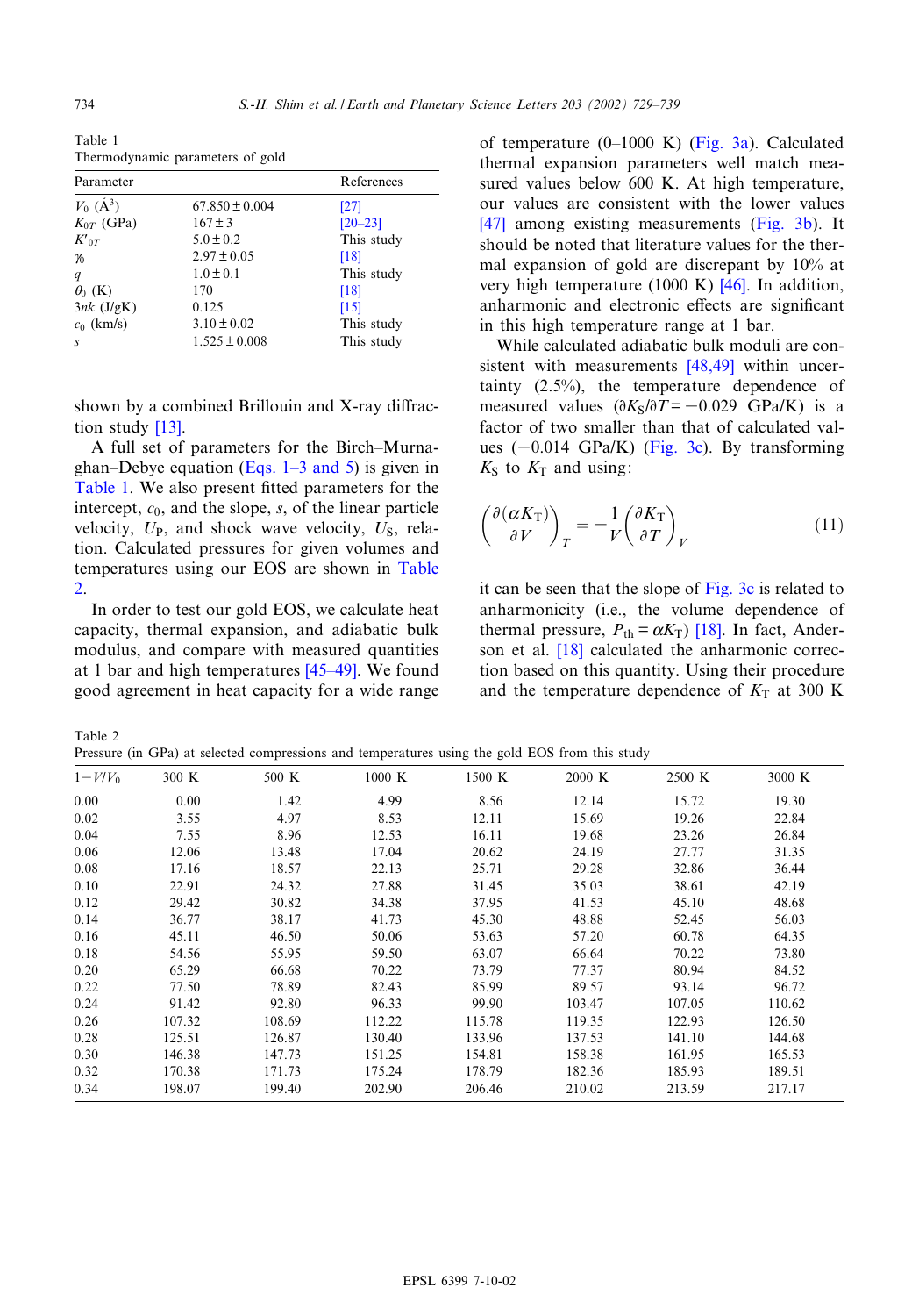<span id="page-6-0"></span>

Fig. 3. Calculated (a) isobaric heat capacity,  $C_{P}$ , (b) thermal expansion,  $\alpha$ , and (c) adiabatic bulk modulus of gold (solid [line](#page-10-0)s) at ambient pressu[re a](#page-10-0)nd high temperature. [Me](#page-10-0)asured values are al[so p](#page-10-0)lotted for comparison [\(op](#page-10-0)en squares in a [45]; open squares in b [46], open diamonds in b [47]; open squares in c  $[48]$ , open diamonds in c  $[49]$ ). Erro[r bars o](#page-5-0)n the solid lines are the estimated uncertainty  $(1\sigma)$  calculated from the uncertainty of thermoelastic parameters in Table 1.

calculated from our EOS, we obtained  $(\partial K_T)$  $\partial T$ <sub>V</sub> = -0.7 × 10<sup>-3</sup> GPa/K, which is significantly smaller in magnitude than Anderson et al.'s value  $(-11.5\times10^{-3}$  GPa/K). It should be noted that our value in Fig. 3c is calculated by projecting the EOS [that is](#page-10-0) constrained by high  $P-T$  data to ambient pressure, whereas the ultrasonic measurements [48,49] were performed directly at ambient pressure. Thus, this discrepancy may imply

that the volume dependence of thermal pressure, or anharmonicity, of gold is considerably suppressed at high  $P-T$ . In order to resolve the discrepancy in  $\partial K_S/\partial T$  at 1 bar, one can calculate q just from 1 bar data, and then fix this,  $q_0 = 2.5$ -3.0, and intro[duce](#page-10-0) another functional form, such as  $q = q_0 (V/V_0)^{q_1}$ , to describe the variation at high pressure [50]. For gold, however, there is no clear evidence [that](#page-3-0)  $q$  follows such functional form at high pressure and in fact  $q$  is nearly constant as shown in Fig. 2b.

Uncert[ainty in](#page-5-0) pressure using our EOS can be calculated using the uncertainties of parameters listed in Table 1. For example, the pressure uncertainty at 660-km depth conditions (23^24 GPa and  $1700-2000$  K) is calculated to be 0.3 GPa. Another way to estimate the accuracy of our EOS is to check the uncertainty of the data set used to obtain it. The accuracy of the 300 K isotherm is mainly affected by the accur[acy o](#page-9-0)f ruby scale which is used for pressure measurement. The accuracy of ruby is estimated to be  $1\%$  [13]. In the course of data inversion, this propagates to a 0.2 GPa uncertainty for the 660-km depth conditions. Hugoniot data also have uncertainty. From the data scatter, the error from Hugoniot data may be 0.2 GPa at 660-km depth pressure. This means that the calculated uncertainty is a reasonable estimate of the accuracy of this EOS.

# 3. Comparison with previous studies and implication to the phase boundaries

In or[der](#page-9-0) [to](#page-9-0) [co](#page-9-0)mpare this EOS with previous studies  $[15,17,18]$  $[15,17,18]$  $[15,17,18]$ , we plot pressure differences along selected [isoth](#page-9-0)erms (300, 1000, 2000, and 3000 K) (Fig. 4). Compared with this study, Jamieson et al.'s [15] EOS overestimates pressure below 130–160 GPa and underestimates be[yond](#page-10-0) 130–160 GPa. They used the same Hugoniot data except the data by van Thiel et al. [32]. Although pressure and internal energy are well defined along the Hugoniot, in order to derive the EOS solely from Hugoniot data, one has to know  $\gamma_0$  and  $q$ , and use a model to calculate the internal energy change. They assumed  $\gamma_0 = 3.22$ instead of using a value calculated from accurate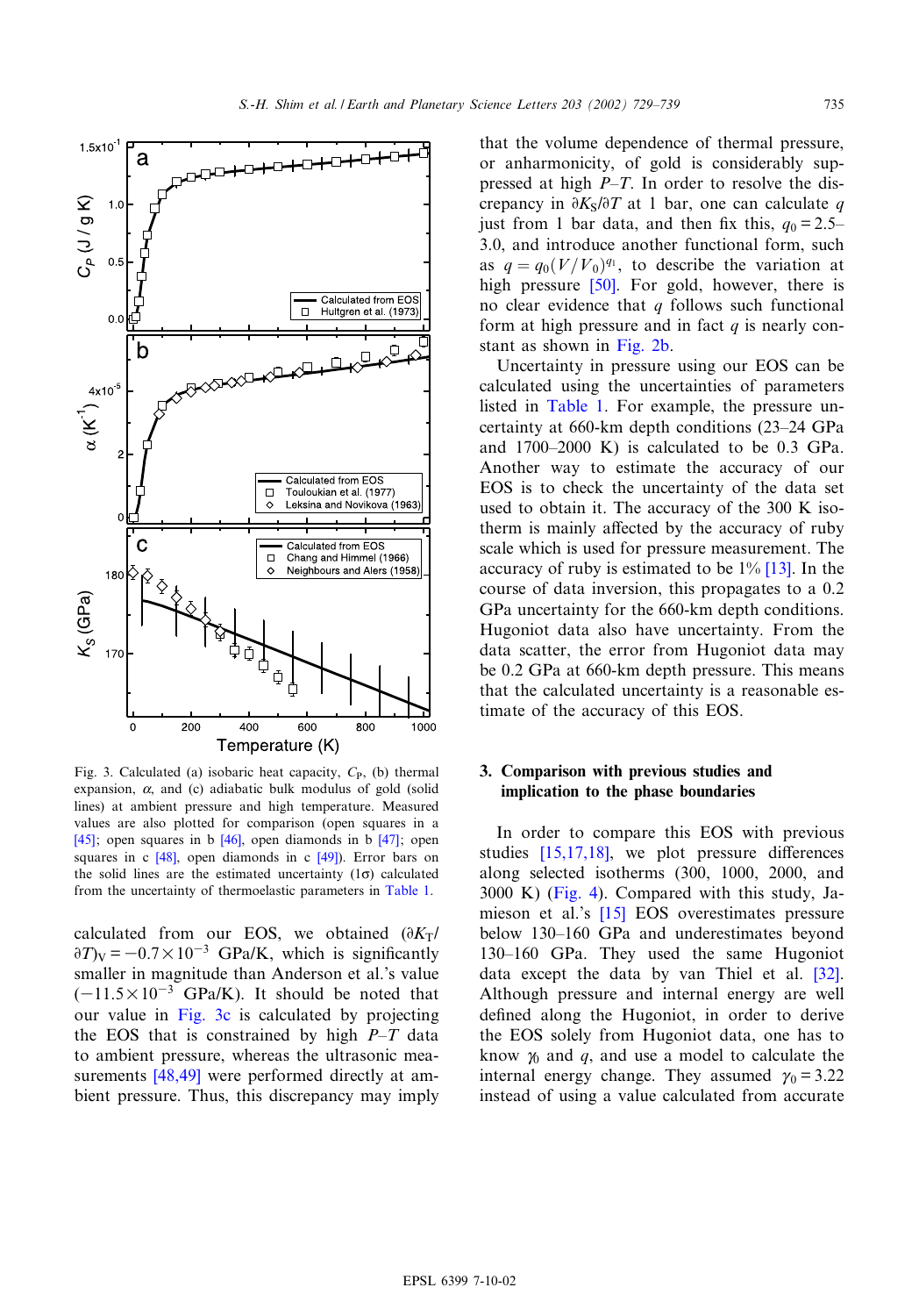<span id="page-7-0"></span>

Fig. 4. Pressure differences calculated [from](#page-9-0) the EOS of gold by this study (h[orizo](#page-9-0)ntal solid lines) with Jamieson et al. [15] (dash-dotted lines), Heinz and J[eanl](#page-9-0)oz [17] (dotted lines), and Anderson et al. [18] (dashed line[s\) fo](#page-9-0)r 300, 1000, 2000, 3000 K isotherms. Anderson et al.  $[18]$  adapted the 300 K isotherm from Heinz and Jeanloz  $[17]$ . Pressure differences at 660-km depth conditions are shown in the inset.

room temperature measu[reme](#page-9-0)nts ( $\gamma_0$  = 2.97). *q* was assumed to be 1.

Heinz and Jeanloz's [17] EOS overestimates pressure by 5% compared to our EOS at 300 K. Underestimation of pressure at moderate pressure  $(20-50 \text{ GPa})$  and high temperatures  $(2000 \text{ and }$ 3000 K) is also notable. Using a forward calculation, they showed that the reduced 300 K isotherm from Hugoniot data using  $\gamma_0 = 2.95 \pm 0.43$ and  $q = 1.7 \pm 0.7$ , both of which are calculated from measurements at ambient conditions, is consistent with their measured 300 K isotherm. However, their static measurement was performed with a methanol-ethanol pressure medium, which sustains significant shear stress above 10 GPa, and the q value is not directly determined from high- $P$ -T data.

Anderson et al.'s [18] EOS underestimates pressure at low pressures and high temperatures. This becom[es](#page-9-0) significant as temperature increases. They used non-hydrostatic compressi[on mea](#page-10-0)surements [17], and low- and high-temperature elasticity measurements at ambient pressure [48,49]. It is notable that this EOS is not tied to any high- $P$ -T data. We calculated the Hugoniot using Anderson et al.'s EOS. Since the anharmonic correction in the EOS is not easily incorporated in Hugoniot calculation, we use  $q = 2.5-3.0$ , which was proposed by Anderson as a range consistent with his anharmonic EOS. This approach overestimated pre[ssure b](#page-2-0)y 4% compared with the original anharmonic EOS by Anderson as shown by the [vector in](#page-2-0) Fig. 1, and thus this can be an upper bound for Anderson et al.'s EOS. As shown in Figs. 1 and 2, Anderson et al.'s EOS cannot match the shock wave data, which provide strong constraints on the thermal pressure. This limits the use of this EOS at high  $P-T$  conditions. In



[Fig](#page-9-0). 5. Comparis[on](#page-9-0) between seismic velocity profiles (AK135) [56]) and experimental results (post-spinel [1,9]; pos[t-ilm](#page-9-0)enite [7]; post-garnet  $[6]$ ) at 550-700-km depth conditions. The phase boundaries measured using Anderson et al.'s [18] gold scale (dashed lines for the  $P-T$  conditions where measured and dotted lines for the  $P-T$  conditions where extrapolated) are c[orr](#page-9-0)ected for the EOS of gold by this study (thick solid lines). The post-spinel boundary measured with platinum scale [9] is shown for comparison (Sp, spinel; Pv, perovskite; Pc, periclase; Il, ilmenite; Gt, garnet;  $V_{P}$ , P-wave velocity;  $V<sub>S</sub>$ , S-wave velocity).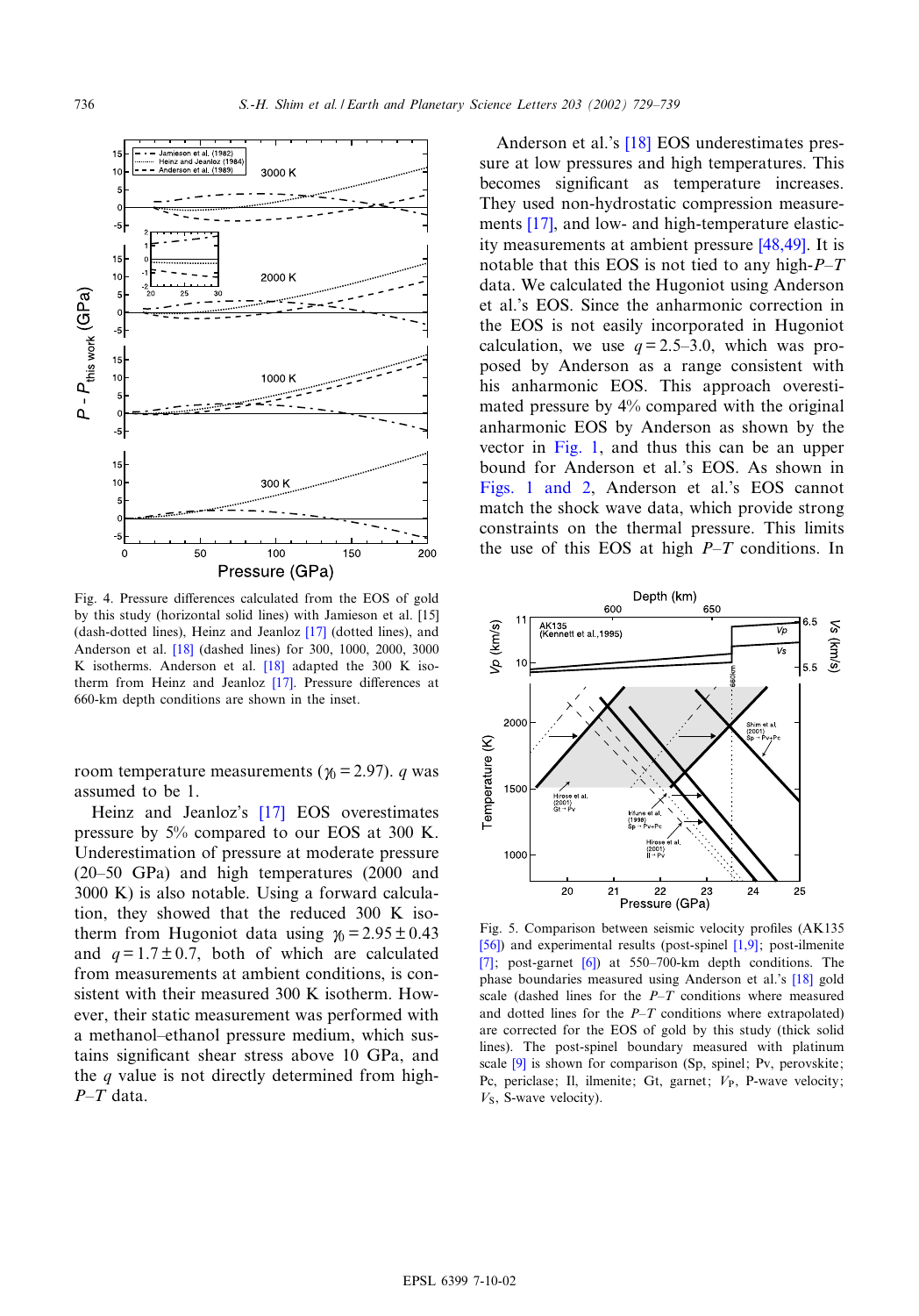[contras](#page-2-0)t, our EOS satisfies the shock [wav](#page-9-0)e data (Fig. 1).

The gold EOS by Holzapfel et al. [19] is obtained from shock wave and ul[traso](#page-10-0)nic data using a modified pseudo-Debye-Einstein model and the EOS proposed by Holzapfel [51]. They used a much higher  $K_{0T}$  ( = 6.2) constrained by ultrasonic measurements performed to less than 1 GPa. At 1500 K and 25 GPa, we found that Holzapfel et al.'s EOS under-predicts pressure by 0.2 GPa compared with our EOS. Anderson et al.'s EOS under-predicts pressure by 0.6 GPa compared with [Holz](#page-9-0)apfel et al.'s EOS [at thi](#page-9-0)s condition.

Rece[nt](#page-9-0) in situ determinations for the postspinel  $[1]$ , the post-ilmenite  $[5,7]$ , and the postgarnet  $[6]$  phas[e tr](#page-9-0)ansitions in the MgO-SiO<sub>2</sub>  $(-Al<sub>2</sub>O<sub>3</sub>)$  system were based on t[he go](#page-9-0)ld scale by Anderson et al. [18]. However, more recent laserheated diamond anvil cell studies [9,25] using ruby and platinum pressure scales reported that the post-spinel transition occurs close to 660-km depth condition.

We [correct](#page-7-0)ed the phase boundaries determined using Anderson et al.'s scale with our new gold scale (Fig. 5). At 660-km depth conditi[ons \(fo](#page-7-0)r  $T = 1800 - 2000$  K), our EOS shifts the phase boundaries 1.0 GPa higher (the inset in Fig. 4). In addition, it slightly increases the slopes, although this increase is not significant considering the uncertainty. Even after the correction, however, the boundaries still yield unreasonably low temperatures at 660 km depth: 1200 K for the post-spinel and 1000 K for the post-ilmenite boundaries. The higher pressure phase boundary of the post-garnet reaction coincides with a plausible temperature at 660 km depth. However, considering that this transition occurs over a wider pressure range with a positive Clapeyron slope while [seism](#page-10-0)ic observations indicates that the 660 km discontinuity is much sharper with a negative slope [52], it is less likely that the post-garnet transition is the principal transition responsible for the 660-km seismic discontinuity.

Even with a 1.0 GPa correction [to th](#page-9-0)e gold scale, there still exists a 1.5 GPa discrepancy between the two in situ measurements [1,9] for the post-spinel boundary using different pressure scales. An important difference between these two in situ experiments [in](#page-9-0)v[olv](#page-9-0)es the temperature measurements. Irifune et al. [1] used a thermocouple whereas Shim et al. [9] used radiometry. Since the thermocouple was placed in the pressure cell, the pressure effect on thermoc[oup](#page-10-0)le emf should be considered. However, this effect is not well known and ignored. An experiment [53] at low pressure demonstrated that this effect may be significant: the order of 30 K at 5 GPa and 2000 K. To reconcile a 1.5 GPa discrepancy, the measured temperature would need to be in error by 200 K at 660-km depth conditions for the gold scale. However, significant issues [asso](#page-10-0)ciated with temperature measurement by spectroradiometry are also currently unresolved [54]. Further studies are needed to improve temperature measurements in both the diamond cell and large-volume press. Better understanding of electronic and anharmonic effects in gold are also needed.

# 4. Conclusion

The  $P-V-T$  equation of state (EOS) of gold was [dete](#page-10-0)rmined by combining new quas[i-hydro](#page-10-0)static compression data from a diamond anvil cell  $[27]$  and existing shock wave data  $[28-32]$ . From these data sets, the pressure derivative of the bulk modulus,  $K'_{0T}$ , is found to be  $5.0 \pm 0.2$ and the logarithmic volume dependence of the Grüneisen parameter, q, is obtained to be  $1.0 \pm$  $0.1$  from fitting to the Birch-Murnaghan and Grüneisen equations. Our data inversion implicitly includes the electronic contribution in the fitted Grüneisen parameter as well as the phonon contribution.

Our  $P-V-T$  $P-V-T$  EOS shifts pressure by 1.0 GPa at 660-km depth conditions compared with Anderson et al.'s [\[18\]](#page-9-0) EOS which was used in recent in situ multi-anvil determination of the phase boundaries  $[1,5,6]$  in the MgO-SiO<sub>2</sub> system near the 660-km seismic discontinuity. However, even after the correction, there remains 1.5 GPa discrepancy between these studies and the 660-km discontinuity. Other potential error sources, such as thermocouple emf dependence on pressure or systematic errors in spectroradiometry, should be investigated.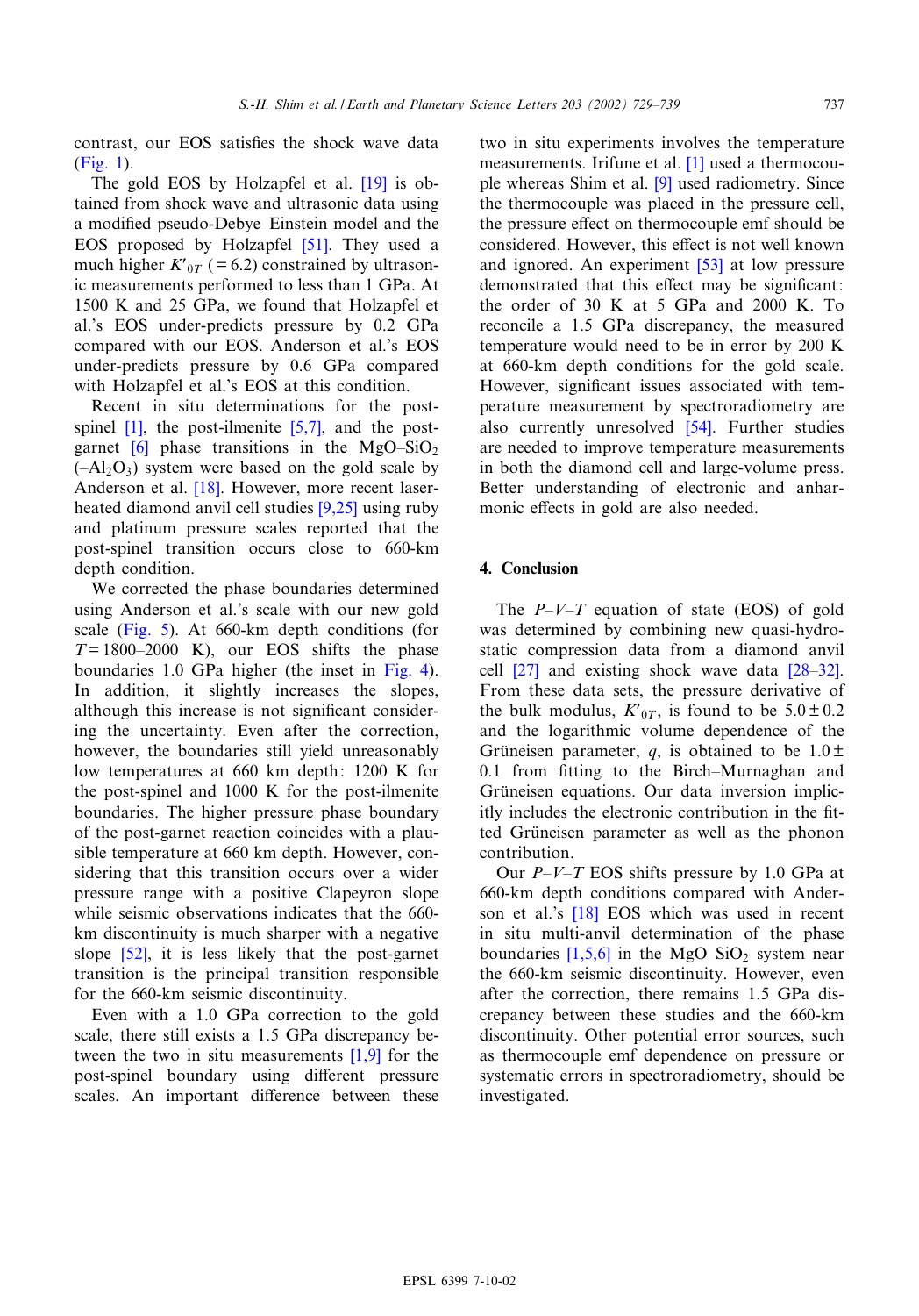<span id="page-9-0"></span>In addition to the phase boundary studie[s, th](#page-10-0)e gold pressure scale has been used frequently in  $P$ - $V-T$  measurements (e.g., MgSiO<sub>3</sub> perovskite [55]). Thus, it is expected that the fitted parameters, such as Grüneisen parameter and  $q$ , will be influenced by this pressure correction. A future study (Shim and Jeanloz, manuscript in preparation) will address this question.

#### Acknowledgements

This research was supported by the NSF. We are thankful for the discussion with K. Hirose, B. Anderson, and an anonymous reviewer. We also thank R. Jeanloz and D. Heinz for useful discussion. The Miller Institute is acknowledged for support to  $S.-H.S.JBWJ$ 

### References

- [1] T. Irifune, N. Nishiyama, K. Kuroda, T. Inoue, M. Isshiki, W. Utsumi, K.-I. Funakoshi, S. Urakawa, T. Uchida, T. Katsura, O. Ohtaka, The postspinel phase boundary in  $Mg_2SiO_4$  determined by in situ X-ray diffraction, Science 279 (1998) 1698^1700.
- [2] D. Andrault, G. Fiquet, Synchrotron radiation and laser heating in a diamond anvil cell, Rev. Sci. Instrum. 72 (2001) 1283-1288.
- [3] G. Shen, M.L. Rivers, Y. Wang, S.R. Sutton, Laser heated diamond cell system at the Advanced Photon Source for in situ x-ray measurements at high pressure and temperature, Rev. Sci. Instrum. 72 (2001) 1273^1282.
- [4] G. Shen, H.-K. Mao, R.J. Hemley, T.S. Duffy, M.L. Rivers, Melting and crystal structure of iron at high pressures and temperatures, Geophys. Res. Lett. 25 (1998) 373-377.
- [5] K. Kuroda, T. Irifune, N. Nishiyama, M. Miyashita, K.-I. Funakoshi, W. Utsumi, Determination of the phase boundary between ilmenite and perovskite in  $MgSiO<sub>3</sub>$ by in situ X-ray diffraction and quench experiments, Phys. Chem. Mineral. 27 (2000) 523^532.
- [6] K. Hirose, Y. Fei, S. Ono, T. Yagi, K.-I. Funakoshi, In situ measurements of the phase transition boundary in  $Mg_3Al_2Si_3O_{12}$ : implications for the nature of the seismic discontinuities in the Earth's mantle, Earth Planet. Sci. Lett. 184 (2001) 567-573.
- [7] K. Hirose, T. Komabayashi, M. Murakami, K.-I. Funakoshi, In situ measurements of the majorite-akimotoiteperovskite phase transition boundaries in  $MgSiO<sub>3</sub>$ , Geophys. Res. Lett. 22 (2001) 4351^4354.
- [8] S. Ono, T. Katsura, E. Ito, M. Kanzaki, A. Yoneda, M.J.

Walter, S. Urakawa, W. Utsumi, K. Funakoshi, In situ observation of ilmenite-perovskite phase transition in MgSiO3 using synchrotron radiation, Geophys. Res. Lett. 28 (2001) 835-838.

- [9] S.-H. Shim, T.S. Duffy, G. Shen, The post-spinel transformation in  $Mg_2SiO_4$  and its relation to the 660-km seismic discontinuity, Nature 411 (2001) 571^574.
- [10] G. Fiquet, A. Dewaele, D. Andrault, M. Kunz, T. Le-Bihan, Thermoelastic properties and crystal structure of  $MgSiO<sub>3</sub>$  perovskite at lower mantle pressure and temperature conditions, Geophys. Res. Lett. 27 (2000) 21^24.
- [11] S.-H. Shim, T.S. Duffy, G. Shen, The stability and P-V-T equation of state for  $CaSiO<sub>3</sub>$  perovskite in the earth's lower mantle, J. Geophys. Res. 105 (2000) 25955^25968.
- [12] H.-K. Mao, J. Xu, P.M. Bell, Calibration of the ruby pressure gauge to 800 kbar under quasihydrostatic conditions, J. Geophys. Res. 91 (1986) 4673^4676.
- [13] C.S. Zha, H.-K. Mao, R.J. Hemley, Elasticity of MgO and a primary pressure scale to 55 GPa, Proc. Natl. Acad. Sci. USA 97 (2000) 13494^13499.
- [14] R. Miletich, D.R. Allan, W.F. Kuhs. High-pressure single-crystal techniques, in: R.M. Hazen, R.T. Downs (Eds.), High-Temperature and High-Pressure Crystal Chemistry, Mineralogical Society of America, 2000, pp.  $445 - 519$ .
- [15] J.C. Jamieson, J.N. Fritz, M.H. Manghnani. Pressure measurement at high temperature in X-ray diffraction studies: gold as a primary standard, in: S. Akimoto, M.H. Manghnani (Eds.), High-Pressure Research in Geophysics, Center for Academic Publications Japan, Tokyo, 1982, pp. 27-48.
- [16] T.S. Duffy, Y. Wang. Pressure-volume-temperature equations of state, in: R.J. Hemley (Ed.), Ultrahigh-Pressure Mineralogy, Rev. Mineral. 37 (1998) 425^457.
- [17] D.L. Heinz, R. Jeanloz, The equation of state of the gold calibration standard, J. Appl. Phys. 55 (1984) 885^893.
- [18] O.L. Anderson, D.G. Isaak, S. Yamamoto, Anharmonicity and the equation of state for gold, J. Appl. Phys. 65 (1989) 1534^1543.
- [19] W.B. Holzapfel, M. Hartwig, W. Sievers, Equations of state for Cu, Ag, and Au for wide ranges in temperature and pressure up to 500 GPa and above, J. Phys. Chem. Ref. Data 30 (2001) 515^529.
- [20] W.B. Daniels, C.S. Smith, Pressure derivatives of the elastic constants of copper, silver, and gold to 10,000 bars, Phys. Rev. 111 (1958) 713-721.
- [21] Y. Hiki, A. Granato, Anharmonicity in noble metals; higher order elastic constants, Phys. Rev. 144 (1966) 411^419.
- [22] B. Golding, S.C. Moss, B.L. Averbach, Composition and pressure dependence of the elastic constants of gold-nickel alloys, Phys. Rev. 158 (1967) 637^646.
- [23] S.N. Biswas, P. Van 't Klooster, N.J. Trappeniers, Effect of pressure on the elastic-constants of noble-metals from 196 $\degree$ C to +25 $\degree$ C and up to 2500 bar. 2. Silver and gold, Physica B 103 (1981) 235-246.
- [24] L.C. Ming, D. Xiong, M.H. Manghnani, Isothermal com-